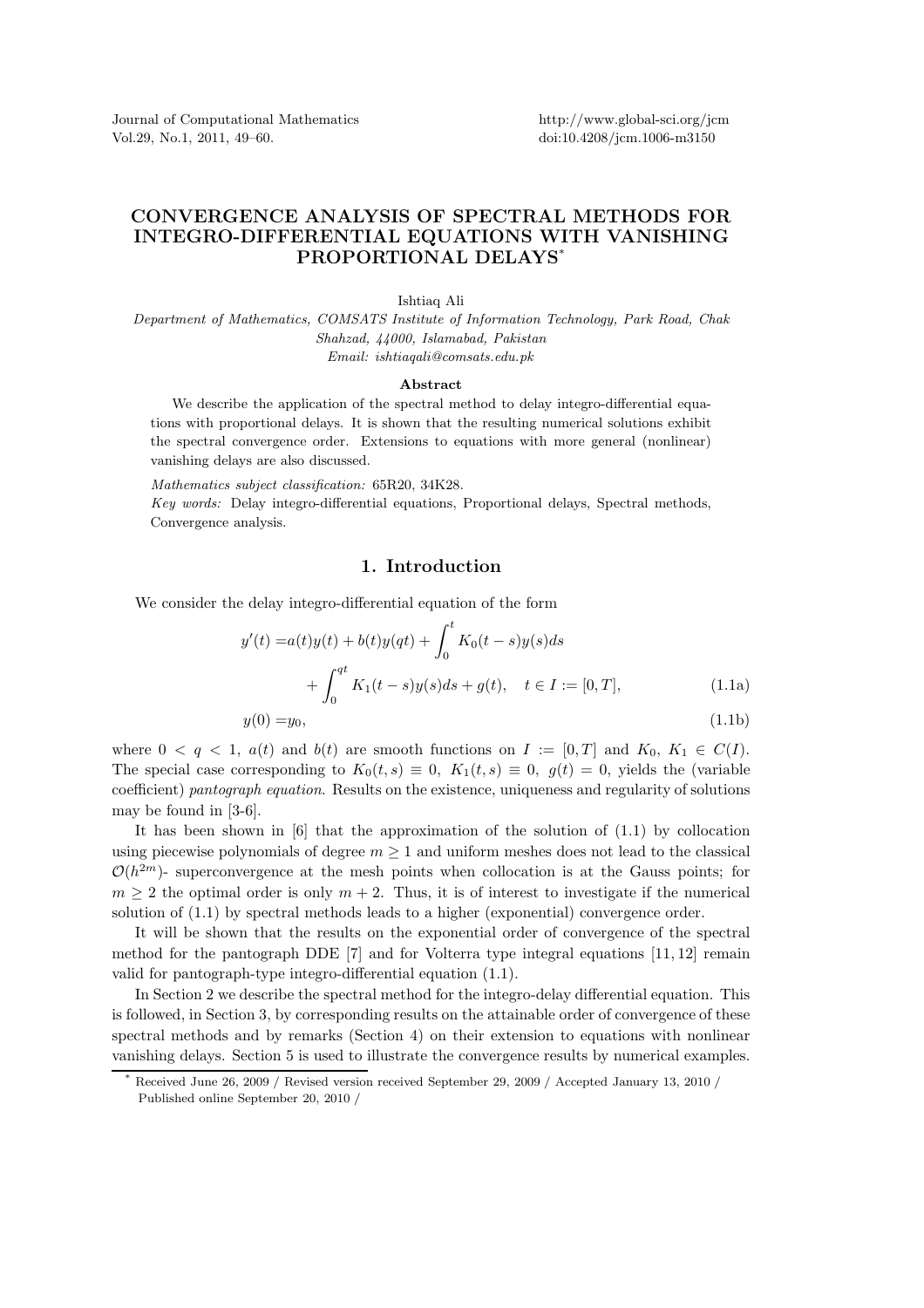## 2. Spectral Method

Let  $\{t_k\}_{k=0}^N$  be the set of the  $(N+1)$  Gauss-Legendre, or Gauss-Radau, or Gauss-Lobatto points in  $[-1, 1]$  and denote by  $\mathcal{P}_N$  the space of real polynomials of degree not exceeding N. Integrating  $(1.1a)$  from  $[0, t_i]$  gives

$$
y(t_i) = y_0 + \int_0^{t_i} a(s)y(s)ds + \int_0^{t_i} b(s)y(qs)ds + \int_0^{t_i} \left(\int_0^s K_0(s-v)y(v)dv\right)ds
$$
  
+ 
$$
\int_0^{t_i} \left(\int_0^{qs} K_1(s-v)y(v)dv\right)ds + \int_0^{t_i} g(s)ds.
$$
 (2.1)

We will describe and analyzed spectral methods on the standard interval  $[-1, 1]$ . Hence using for  $t_i$   $(i = 1, \dots, N)$  the linear transformation  $s = \frac{t_i}{2}\theta + \frac{t_i}{2}$ , we get

$$
y(t_i) = y_0 + \frac{t_i}{2} \int_{-1}^{1} a\left(\frac{t_i}{2}(\theta + 1)\right) y\left(\frac{t_i}{2}(\theta + 1)\right) d\theta + \frac{t_i}{2} \int_{-1}^{1} b\left(\frac{t_i}{2}(\theta + 1)\right) y\left(\frac{qt_i}{2}(\theta + 1)\right) d\theta + \frac{t_i}{2} \int_{-1}^{1} \left(\int_{0}^{\frac{t_i}{2}(\theta + 1)} K_0\left(\frac{t_i}{2}(\theta + 1) - v\right) y(v) dv\right) d\theta + \frac{t_i}{2} \int_{-1}^{1} \left(\int_{0}^{\frac{qt_i}{2}(\theta + 1)} K_1\left(\frac{t_i}{2}(\theta + 1) - v\right) y(v) dv\right) d\theta + G(t_i),
$$
\n(2.2)

where

$$
G(t_i) := \int_0^{t_i} g(s)ds.
$$

Using the  $(N+1)$ -point Gauss-Legendre, or Gauss-Radau, or Gauss-Lobatto quadrature formula relative to the Legendre weight leads to the semi-discretised spectral equations

$$
y(t_i) \approx y_0 + \frac{t_i}{2} \sum_{k=0}^{N} a(\tau_{ik}) y(\tau_{ik}) \omega_k + \frac{t_i}{2} \sum_{k=0}^{N} b(\tau_{ik}) y(q\tau_{ik}) \omega_k + \frac{t_i}{2} \sum_{k=0}^{N} \left( \int_0^{\tau_{ik}} K_0(\tau_{ik} - v) y(v) dv \right) \omega_k + \frac{t_i}{2} \sum_{k=0}^{N} \left( \int_0^{q\tau_{ik}} K_1(\tau_{ik} - v) y(v) dv \right) \omega_k + G(t_i),
$$
\n(2.3)

which we rewrite in the form

$$
y(t_i) \approx y_0 + \frac{t_i}{2} \sum_{k=0}^{N} a(\tau_{ik}) y(\tau_{ik}) \omega_k + \frac{t_i}{2} \sum_{k=0}^{N} b(\tau_{ik}) y(q\tau_{ik}) \omega_k + \frac{t_i}{2} \sum_{k=0}^{N} \left( \frac{\tau_{ik}}{2} \int_{-1}^{1} K_0 (\tau_{ik} - \frac{\tau_{ik}}{2} (\theta + 1)) y(\frac{\tau_{ik}}{2} (\theta + 1)) d\theta \right) \omega_k + \frac{t_i}{2} \sum_{k=0}^{N} \left( \frac{q\tau_{ik}}{2} \int_{-1}^{1} K_1 (\tau_{ik} - \frac{q\tau_{ik}}{2} (\theta + 1)) y(\frac{q\tau_{ik}}{2} (\theta + 1)) d\theta \right) \omega_k + G(t_i), \quad (2.4)
$$

where  $\tau_{ik} := \frac{t_i}{2}(\theta_k + 1)$  and  $i = 0, \dots, N$ .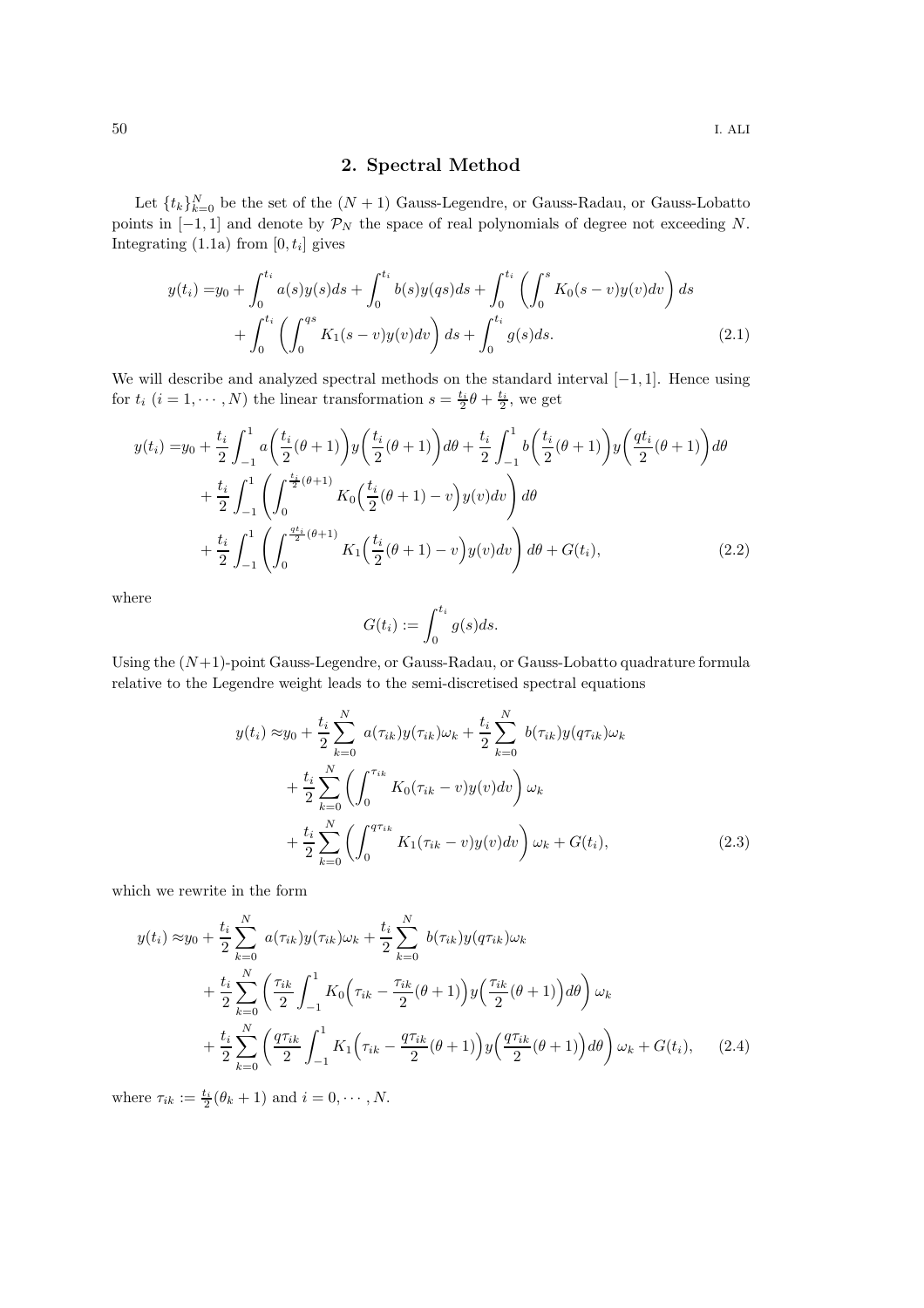Again using the  $(N+1)$ -point Gauss-Legendre, or Gauss-Radau, or Gauss-Lobatto quadrature formula relative to the Legendre weight for the integral term in (2.4) we get

$$
y(t_i) \approx y_0 + \frac{t_i}{2} \sum_{k=0}^{N} a(\tau_{ik}) y(\tau_{ik}) \omega_k + \frac{t_i}{2} \sum_{k=0}^{N} b(\tau_{ik}) y(q\tau_{ik}) \omega_k + \frac{t_i}{2} \sum_{k=0}^{N} \left( \frac{\tau_{ik}}{2} \sum_{n=0}^{N} K_0 \left( \frac{\tau_{ik}}{2} (2 - \theta_n) \right) y \left( \frac{\tau_{ik}}{2} (\theta_n + 1) \right) \omega_n \right) \omega_k + \frac{t_i}{2} \sum_{k=0}^{N} \left( \frac{q\tau_{ik}}{2} \sum_{n=0}^{N} K_1 \left( \frac{\tau_{ik}}{2} (2 - q\theta_n - q) \right) y \left( \frac{q\tau_{ik}}{2} (\theta_n + 1) \right) \omega_n \right) \omega_k + G(t_i). \quad (2.5)
$$

Let  $Y_j \approx y(t_j)$  and suppose that the spectral approximation  $Y(t)$  has the form

$$
y(t) \approx Y(t) := \sum_{j=0}^{N} y(t_j) F_j(t), \qquad t \in [0, T],
$$
\n(2.6)

where  $F_j(t)$  is the standard Lagrange interpolation polynomial associated with the Gauss-Legendre, or Gauss-Radau, or Gauss-Lobatto points  $\{t_k\}_{k=0}^N$ . The efficient way to compute  $F_i(s)$  is to express it in terms of the Legendre functions ([3,9]). It follows from (2.3) that the numerical scheme for solving (1.1a) is given by

$$
Y(t_i) = y_0 + \frac{t_i}{2} \sum_{j=0}^{N} Y_j \left( \sum_{k=0}^{N} F_j(\tau_{ik}) a(\tau_{ik}) \omega_k \right) + \frac{t_i}{2} \sum_{j=0}^{N} Y_j \left( \sum_{k=0}^{N} F_j(q\tau_{ik}) b(\tau_{ik}) \omega_k \right) + \frac{t_i}{2} \sum_{j=0}^{N} Y_j \left( \sum_{n=0}^{N} \sum_{k=0}^{N} \frac{q\tau_{ik}}{2} K_1 \left( \frac{\tau_{ik}}{2} (2 - q\theta_n - q) \right) F_j \left( \frac{q\tau_{ik}}{2} (\theta_n + 1) \right) \omega_n \omega_k \right) + \frac{t_i}{2} \sum_{j=0}^{N} Y_j \left( \sum_{k=0}^{N} \sum_{n=0}^{N} \frac{\tau_{ik}}{2} K_0 \left( \frac{\tau_{ik}}{2} (1 - \theta_n) \right) F_j \left( \frac{\tau_{ik}}{2} (\theta_n + 1) \right) \omega_n \omega_k \right) + G(t_i). \quad (2.7)
$$

Setting  $Y := [Y_0, \cdots, Y_N]^T$  and  $F_N := [y_0, \cdots, y_0]^T + [G(t_0), \cdots, G(t_N)]^T$ , we obtain a more compact form of (2.7),

$$
Y - (A_1 + A_2 + A_3 + A_4)Y = F_N,
$$
\n(2.8)

where the entries of the matrices  $A_1, \ldots, A_4 \in \mathbb{R}^{(N+1)\times(N+1)}$  are given by:

$$
A_1(i,j) = \frac{t_i}{2} \sum_{k=0}^{N} F_j(\tau_{ik}) a(\tau_{ik}) \omega_k,
$$
  
\n
$$
A_2(i,j) = \frac{t_i}{2} \sum_{k=0}^{N} F_j(q\tau_{ik}) b(\tau_{ik}) \omega_k,
$$
  
\n
$$
A_3(i,j) = \frac{t_i}{2} \sum_{k=0}^{N} \sum_{n=0}^{N} \frac{\tau_{ik}}{2} K_0 \left( \frac{\tau_{ik}}{2} (1 - \theta_n) \right) F_j \left( \frac{\tau_{ik}}{2} (\theta_n + 1) \right) \omega_n \omega_k,
$$
  
\n
$$
A_4(i,j) = \frac{t_i}{2} \sum_{n=0}^{N} \sum_{k=0}^{N} \frac{q \tau_{ik}}{2} K_1 \left( \frac{\tau_{ik}}{2} (2 - q \theta_n - q) \right) F_j \left( \frac{q \tau_{ik}}{2} (\theta_n + 1) \right) \omega_n \omega_k.
$$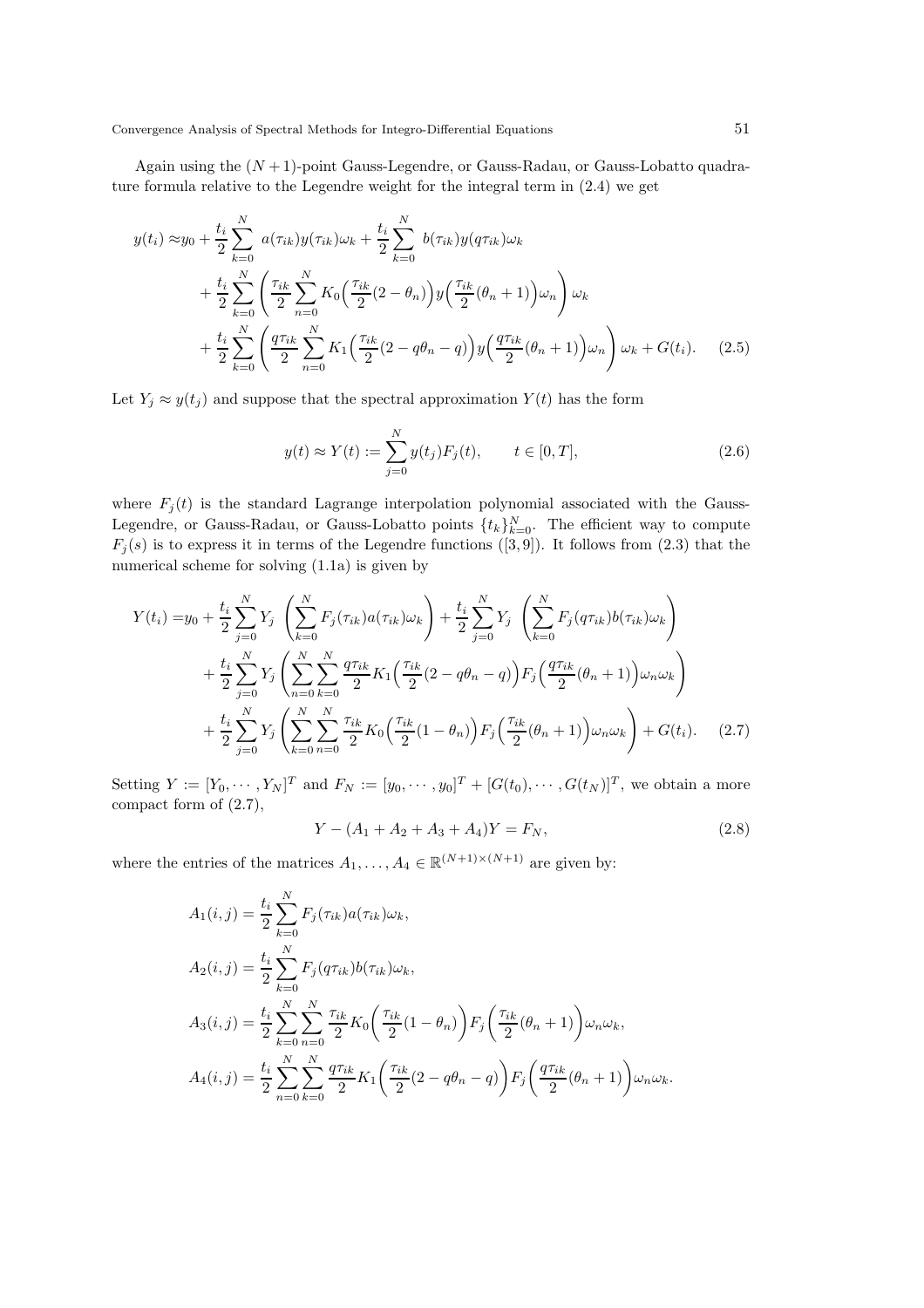### 3. Convergence Analysis

To carry out the convergence analysis of our method we first introduce some useful lemmas.

Lemma 3.1. ([3]) (Integration error for Gauss quadrature) Assume that a  $(N+1)$ -point Gauss-Legendre, or Gauss-Radau, or Gauss-Lobatto quadrature formula relative to the Legendre weights is used to integrate the product  $y\phi$ , where  $y \in H^m(I)$  with  $I := (-1,1)$  and some  $m \geq 1$ , and  $\phi \in \mathcal{P}_N$ . Then there exists a constant C not depending on N such that

$$
\left| \int_{-1}^{1} y(x)\phi(x)dx - (y,\phi)_N \right| \le CN^{-m}|y|_{\tilde{H}_{m,N}(I)} \|\phi\|_{L^2(I)},
$$
\n(3.1)

where

$$
\|\phi\|_{L^2(I)} = \sum_{k=0}^N \sqrt{\frac{2}{2k+1}} \tilde{\phi_k},\tag{3.2a}
$$

$$
|y|_{\tilde{H}_{m,N}(I)} = \left(\sum_{k=\min(m,N+1)}^m \|y^{(k)}\|_{L^2(I)}^2\right)^{1/2},\tag{3.2b}
$$

$$
(y, \phi)_N = \sum_{k=0}^N \omega_k y(x_k) \phi(x_k), \qquad (3.2c)
$$

where  $\tilde{\phi_k}$  are discrete Legendre coefficients.

Lemma 3.2. (Estimates for interpolation error) Assume that  $y \in H^m(I)$  and denote by  $I_N u$  the interpolation polynomial associated with the  $(N+1)$  Gauss-Legendre, Gauss-Radau, or Gauss-Lobatto points  $\{t_k\}_{k=0}^N$ . Then

$$
||y - I_N y||_{L^2(I)} \le CN^{-m}|y|_{\tilde{H}_{m,N}(I)},
$$
\n(3.3a)

$$
||y - I_N y||_{L^{\infty}(I)} \le CN^{1/2-m}|y|_{\tilde{H}_{m,N}(I)}.
$$
\n(3.3b)

Proof. The estimate (3.3a) is given on p. 289 of [3]. The estimate

$$
||y - I_Ny||_{H^1(I)} \le CN^{1-m}|y|_{\tilde{H}_{m,N}(I)}, \qquad 1 \le s \le m,
$$

can also be found in [3]. Using the above estimate and the inequality

$$
||v||_{L^{\infty}(a,b)} \le \sqrt{\frac{1}{b-a} + 2} ||v||_{L^{2}(a,b)}^{1/2} ||v||_{H^{1}(a,b)}^{1/2}, \qquad \forall v \in H^{1}(a,b),
$$
  
we readily obtain (3.3b).

From [4], we have the following result on the Lebesgue constant for Lagrange interpolation based on the zeros of the Legendre polynomials.

Lemma 3.3. (Lebesgue constant for the Legendre series)  $\emph{Assume that }\{F_j(x)\}_{j=0}^N$  are the Lagrange interpolation polynomials with respect to the Gauss-Legendre, Gauss-Radau, or Gauss-Lobatto points  $\{x_i\}$ . Then

$$
||I_N||_{\infty} := \max_{x \in (-1,1)} \sum_{j=0}^{N} |F_j(x)| = \mathcal{O}(\sqrt{N}).
$$
\n(3.4)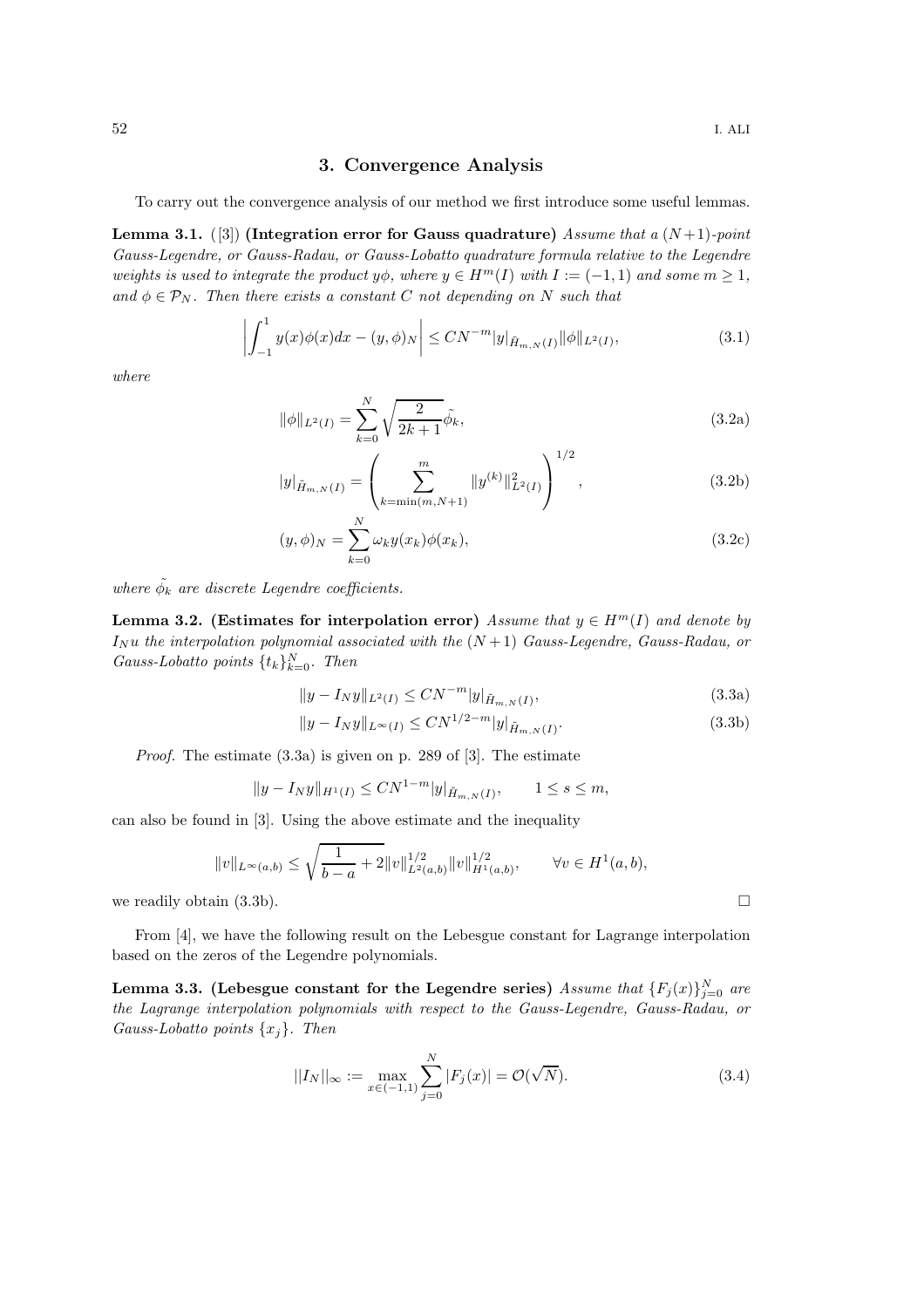Lemma 3.4 (Gronwall inequality) Let  $T > 0$  and  $C_1, C_2, C_3, C_4 \geq 0$ . If a non-negative continuous function  $E(t)$  satisfies

$$
E(t) \leq C_1 \int_0^t E(s)ds + C_2 \int_0^t E(qs)ds + C_3 \int_0^t \int_0^s E(v)dvds + C_4 \int_0^t \int_0^{qs} E(v)dvds + H(t), \qquad \forall t \in [0, T],
$$
\n(3.5)

where  $0 < q < 1$  is a constant and  $H(t)$  is a continuous function, then

$$
||E||_{L^{\infty}(I)} \leq C||H||_{L^{\infty}(I)}.
$$
\n(3.6)

*Proof.* For  $E \geq 0$ , we have

$$
\int_0^t E(qs)ds = \frac{1}{q} \int_0^{qt} E(s)ds \le \frac{1}{q} \int_0^t E(s)ds,
$$
  

$$
\int_0^t \int_0^s E(v)dvds = \int_0^t (t-v)E(v)dv \le C \int_0^t E(v)dv,
$$
  

$$
\int_0^t \int_0^{qs} E(v)dvds = \int_0^{qt} E(v)(t-qv)dv \le C \int_0^t E(v)dv,
$$

which, together with  $(3.5)$ , yield the standard Gronwall inequality,

$$
E(t) \le C \int_0^t E(v) dv + H(t).
$$

Consequently, the desired estimate  $(3.6)$  is obtained.

Theorem 3.1. Consider the delay integro-differential equation (1.1a) and its spectral approximation method (2.7). Then

$$
||Y - y||_{L^{\infty}(I)} \le CN^{1/2-m}(D_1 + D_2 + B_0 + B_1)||y||_{L^{\infty}} + CN^{-1/2-m} (|y|_{\tilde{H}_{m,N}(0,T)} + |K_0y|_{\tilde{H}_{m,N}(I)} + |K_1y|_{\tilde{H}_{m,N}(I)}),
$$
(3.7)

where Y is the polynomial of degree N associated with the spectral approximation  $(2.7)$ , and C,  $D_1$ ,  $D_2$ ,  $B_0$   $B_1$  are constants independent of N.

Proof. Following the notations of (2.7), let

$$
[Y]_{N,s} := \frac{t_i}{2} \sum_{k=0}^{N} Y(\tau_{ik}) \omega_k.
$$

Then

$$
\left[ [Y]_{N,v} \right]_{N,s} = \frac{t_i}{2} \sum_{k=0}^{N} \left( \frac{\tau_{ik}}{2} \sum_{n=0}^{N} Y \left( \frac{\tau_{ik}}{2} (\theta_n + 1) \right) \omega_n \right) \omega_k.
$$
 (3.8)

The second term on the right-hand side of (2.7) can be written as  $[Y]_{N,q,s}$ . It follows from the numerical scheme (2.7) that

$$
Y_i = y_0 + [aY]_{N,s} + [bY]_{N,qs} + \left[ [K_0(s-v)Y]_{N,v} \right]_{N,s} + \left[ [K_1(s-v)Y]_{N,v} \right]_{N,qs},\tag{3.9}
$$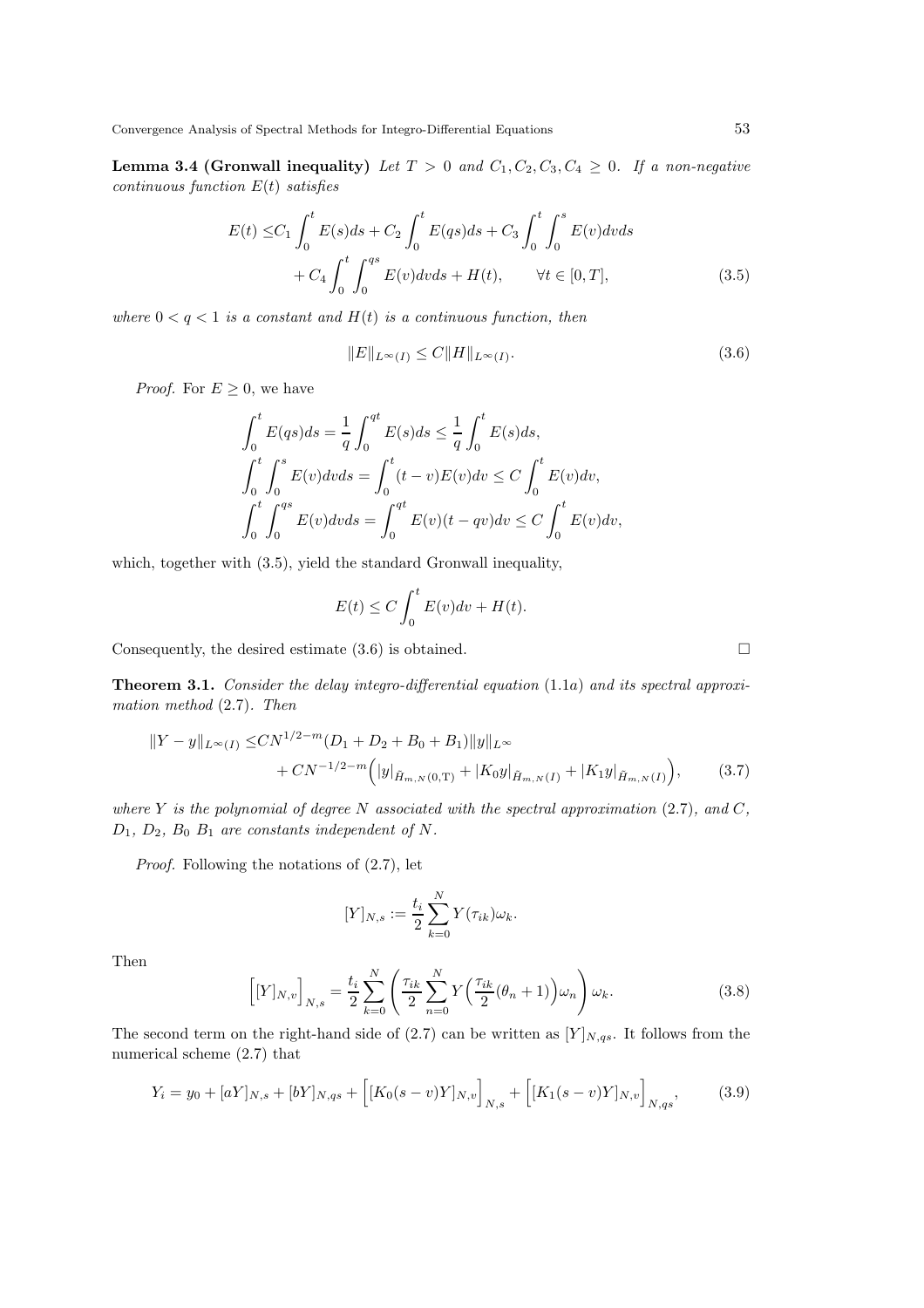which gives

$$
Y(t_i) = y_0 + \frac{t_i}{2} \int_{-1}^{1} a\left(\frac{t_i}{2}(\theta + 1)\right) Y\left(\frac{t_i}{2}(\theta + 1)\right) d\theta + \frac{t_i}{2} \int_{-1}^{1} b\left(\frac{t_i}{2}(\theta + 1)\right) Y\left(\frac{qt_i}{2}(\theta + 1)\right) d\theta + \frac{t_i}{2} \int_{-1}^{1} \left(\int_{0}^{\frac{t_i}{2}(\theta + 1)} K_0\left(\frac{t_i}{2}(\theta + 1) - v\right) Y(v) dv\right) d\theta + \frac{t_i}{2} \int_{-1}^{1} \left(\int_{0}^{\frac{qt_i}{2}(\theta + 1)} K_1\left(\frac{t_i}{2}(\theta + 1) - v\right) Y(v) dv\right) d\theta + G(t_i) - I_{i,1} - I_{i,2} - I_{i,3} - I_{i,4}, \tag{3.10}
$$

where

$$
I_{i,1} := \frac{t_i}{2} \int_{-1}^1 a\left(\frac{t_i}{2}(\theta+1)\right) Y\left(\frac{t_i}{2}(\theta+1)\right) d\theta - [aY]_{N,s},
$$
  
\n
$$
I_{i,2} := \frac{t_i}{2} \int_{-1}^1 b\left(\frac{t_i}{2}(\theta+1)\right) Y\left(\frac{qt_i}{2}(\theta+1)\right) d\theta - [bY]_{N,qs},
$$
  
\n
$$
I_{i,3} := \frac{t_i}{2} \int_{-1}^1 \left(\int_0^{\frac{t_i}{2}(\theta+1)} K_0\left(\frac{t_i}{2}(\theta+1) - v\right) Y(v) dv\right) d\theta - \left[ [K_0(s-v)Y]_{N,v} \right]_{N,s},
$$
  
\n
$$
I_{i,4} := \frac{t_i}{2} \int_{-1}^1 \left(\int_0^{\frac{qt_i}{2}(\theta+1)} K_1\left(\frac{t_i}{2}(\theta+1) - v\right) Y(v) dv\right) d\theta - \left[ [K_1(s-v)Y]_{N,v} \right]_{N,qs}.
$$

It follows from  $(2.1)$  and  $(2.2)$  that

$$
Y(t_i) = Y_0 + \int_0^{t_i} a(s)Y(s)ds + \int_0^{t_i} b(s)Y(qs)ds + \int_0^{t_i} \int_0^s K_0(s-v)Y(v)dvds
$$
  
+ 
$$
\int_0^{t_i} \int_0^{qs} K_1(s-v)Y(v)dvds - I_{i,1} - I_{i,2} - I_{i,3} - I_{i,4} + G(t_i).
$$
 (3.11)

Using Lemma 3.1 gives

$$
|I_{i,1}| \le CN^{-m}|a|_{\tilde{H}_{m,N}(I)} \|Y\|_{L^2(I)} \le CN^{-m}|a|_{\tilde{H}_{m,N}(I)} \Big( \|e\|_{L^\infty} + \|y\|_{L^2} \Big),\tag{3.12a}
$$

$$
|I_{i,2}| \le CN^{-m}|b|_{\tilde{H}_{m,N}(I)} \|Y\|_{L^2(I)} \le CN^{-m}|b|_{\tilde{H}_{m,N}(I)} \Big( \|e\|_{L^\infty} + \|y\|_{L^2} \Big). \tag{3.12b}
$$

For the other two terms, that is  $\left|I_{i,3}\right|$  and  $\left|I_{i,4}\right|$  we have,

$$
|I_{i,3}| = \int_0^{t_i} \left( \int_0^s K_0(s-v)Y(v)dv - [K_0(s-v)Y]_{N,v} \right) ds
$$
  
+ 
$$
\int_0^{t_i} \left[ K_0(s-v)Y \right]_{N,v} ds - \left[ [K_0(s-v)Y]_{N,v} \right]_{N,s}
$$
  

$$
\leq \int_0^{t_i} \left( CN^{-m} |K_0|_{H_{(0,s)}^m} ||Y||_{L^2} \right) ds
$$
  
+ 
$$
CN^{-m} ||Y||_{L^2} \max_{0 \le n, j \le N} \left| \frac{s}{2} K_0 \left( s - \frac{s}{2} (\theta_n + 1) \right) F_j \left( \frac{s}{2} (\theta_n + 1) \right) \right|_{H_{(0,t_i)}^m}
$$
  

$$
\leq CN^{-m} ||Y||_{L^2} \left( \left| K_0(s-v) \right|_{H_{(0,s)}^m} + \max_{0 \le n, j \le N} \left| \frac{s}{2} K_0 \left( s - \frac{s}{2} (\theta_n + 1) \right) F_j \left( \frac{s}{2} (\theta_n + 1) \right) \right|_{H_{(0,t_i)}^m} \right)
$$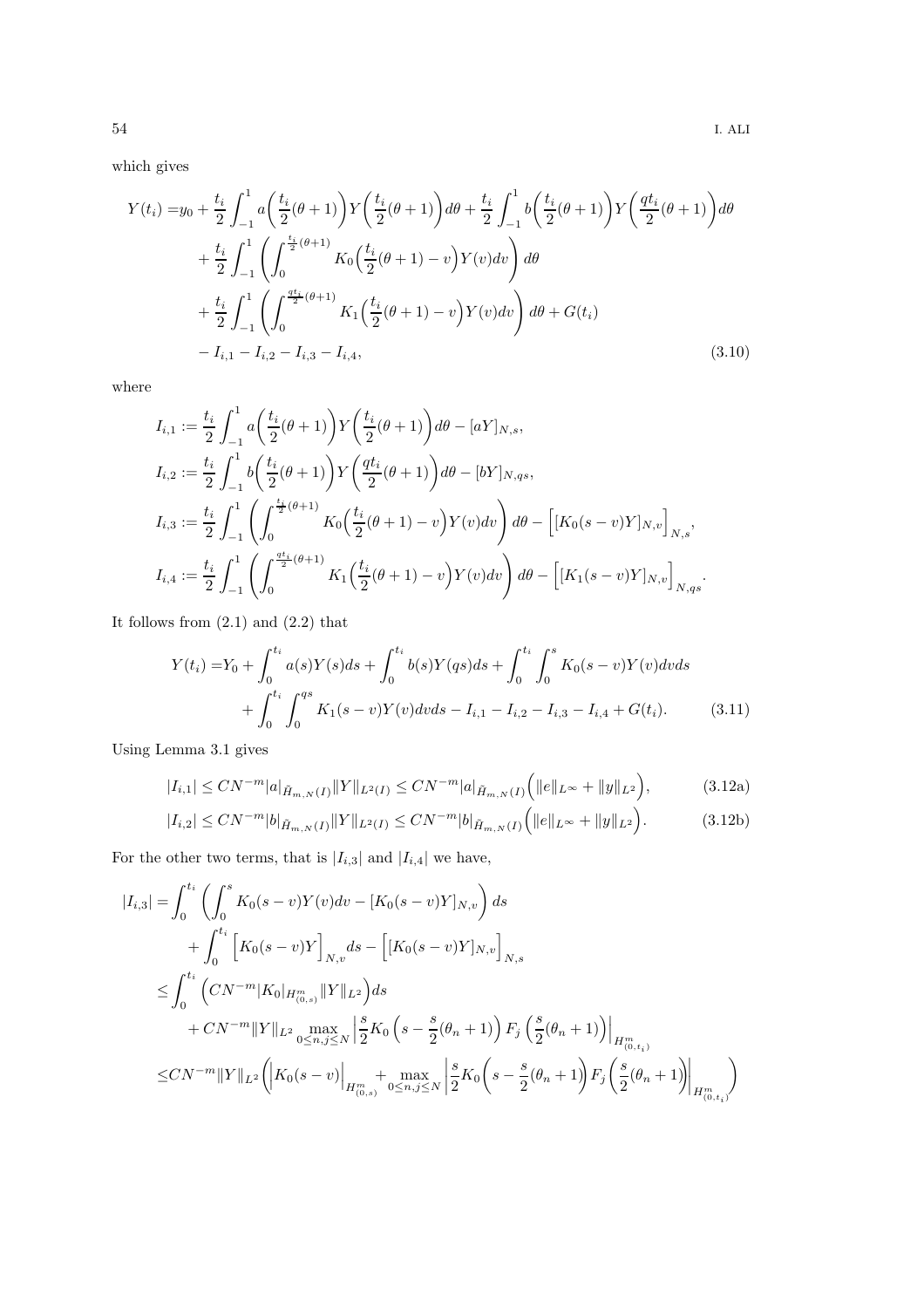Convergence Analysis of Spectral Methods for Integro-Differential Equations 55

$$
\leq CN^{-m} \left( ||e||_{L^{\infty}} + ||y||_{L^{2}} \right)
$$
  
\$\times \left( \left| K\_{0}(s-v) \right|\_{H^{m}\_{(0,s)}} + \max\_{0 \leq n, j \leq N} \left| \frac{s}{2} K\_{0} \left( s - \frac{s}{2} (\theta\_{n} + 1) \right) F\_{j} \left( \frac{s}{2} (\theta\_{n} + 1) \right) \right|\_{H^{m}\_{(0,t\_{i})}} \right), \quad (3.13)\$

where we have used Lemma 3.1, and

$$
\int_{0}^{t_{i}} \left(K_{0}(s-v)Y\right)_{N,v} ds - \left((K_{0}(s-v)Y)_{N,v}\right)_{N,s} \n\le CN^{-m} \left| (K_{0}(s-v)Y)_{N,v} \right|_{H_{(0,t_{i})}^{m}} \n= CN^{-m} \left| \sum_{n=0}^{N} \frac{s}{2} K_{0} \left(s - \frac{s}{2}(\theta_{n} + 1)\right) Y \left(\frac{s}{2}(\theta_{n} + 1)\right) \omega_{n} \right|_{H_{(0,t_{i})}^{m}} \n= CN^{-m} \left| \sum_{j=0}^{N} Y_{j} \sum_{n=0}^{N} \frac{s}{2} K_{0} \left(s - \frac{s}{2}(\theta_{n} + 1)\right) F_{j} \left(\frac{s}{2}(\theta_{n} + 1)\right) \omega_{n} \right|_{H_{(0,t_{i})}^{m}} \n\le CN^{-m} \sum_{j=0}^{N} \sum_{n=0}^{N} \left| K_{0} \left(s - \frac{s}{2}(\theta_{n} + 1)\right) F_{j} \left(\frac{s}{2}(\theta_{n} + 1)\right) \right|_{H_{(0,t_{i})}^{m}} Y_{j} w_{n} \n\le CN^{-m} \max_{0 \le j, n \le N} \left| K_{0} \left(s - \frac{s}{2}(\theta_{n} + 1)\right) F_{j} \left(\frac{s}{2}(\theta_{n} + 1)\right) \right|_{H_{(0,t_{i})}^{m}} \|Y\|_{L^{2}}.
$$
\n(3.14)

Similarly

$$
|I_{i,4}| \leq \left( \left| K_1(s - qv) \right|_{H_{(0,s)}^m} + \max_{0 \leq n, j \leq N} \left| \frac{qs}{2} K_1(s - \frac{qs}{2}(\theta_n + 1)) F_j(\frac{s}{2}(\theta_n + 1)) \right|_{H_{(0,t_i)}^m} \right) \times CN^{-m} \left( \|e\|_{L^\infty} + \|y\|_{L^2} \right).
$$
\n(3.15)

Multiplying  $F_i(t)$  on both sides of (3.11) and summing up from 0 to N yield

$$
Y(t) = I_N \left( \int_0^t a(s)Y(s)ds \right) + I_N \left( \int_0^{qt} b(s)Y(qs)ds \right) + I_N \left( \int_0^t \int_0^s K_0(s-v)Y(v)dvds \right) + I_N \left( \int_0^t \int_0^{qs} K_1(s-v)Y(v)dvds \right) + y_0 + G(t_i) + J_1(t) = I_N \left( \int_0^t a(s) \left( y(s) + e(s) \right)ds \right) + I_N \left( \int_0^{qt} b(s) \left( y(qs) + e(qs) \right)ds \right) + I_N \left( \int_0^t \int_0^s K_0(s-v) \left( y(v) + e(v) \right)dvds \right) + G(t_i) + I_N \left( \int_0^t \int_0^{qs} K_1(s-v) \left( y(v) + e(v) \right)dvds \right) + y_0 + J_1(t), \tag{3.16}
$$

where we have used  $\sum_{i=0}^{N} F_i(t) \equiv 1$ , and the notation  $J_1$  means:

$$
J_1(t) := \sum_{i=0}^N \left( I_{i,1} + I_{i,2} + I_{i,3} + I_{i,4} \right) F_i(t).
$$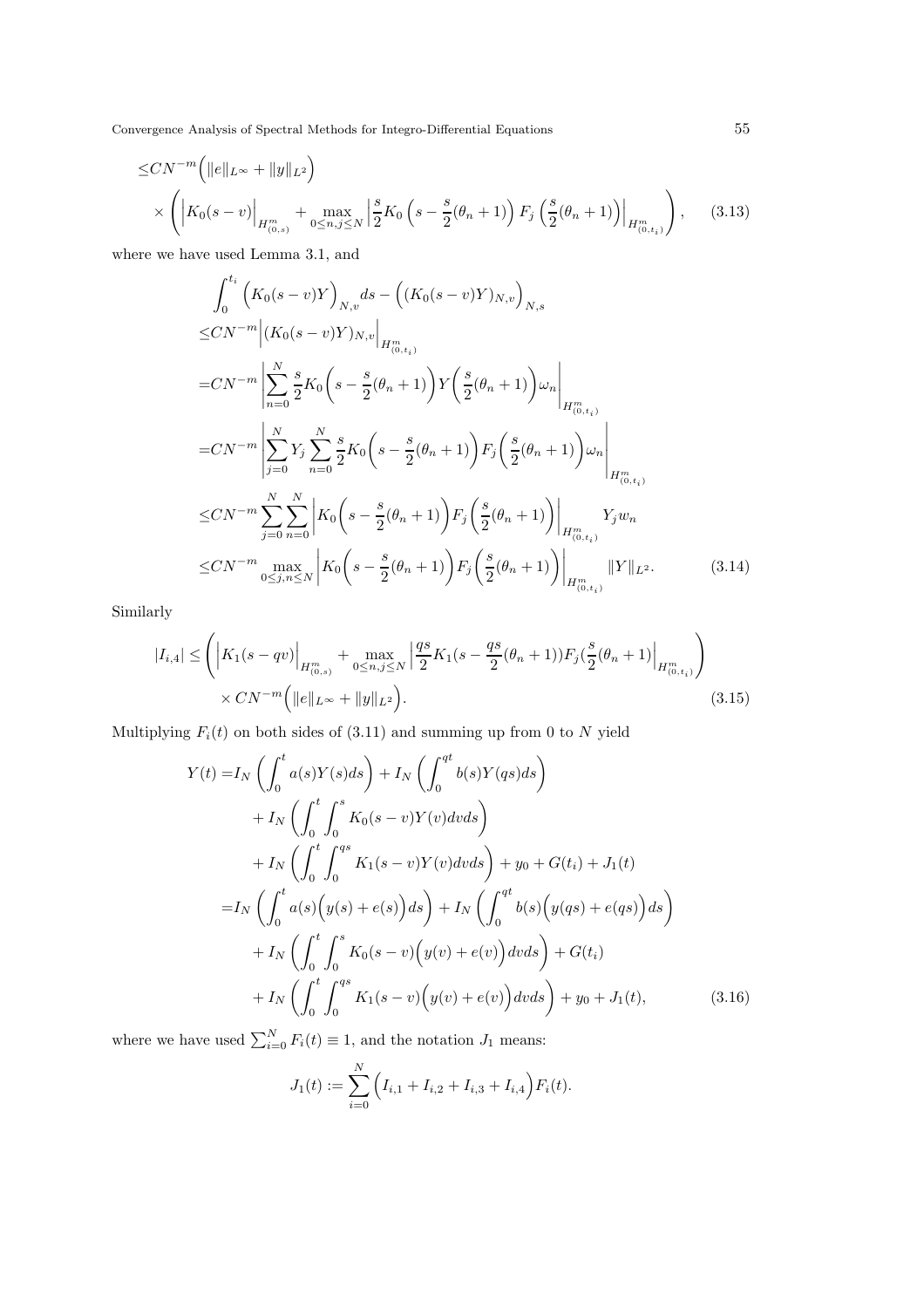Defining:

$$
e(t) := Y(t) - y(t), \qquad e(qt) := Y(qt) - y(qt),
$$

and combining  $(3.16)$  with  $(2.1)$  gives

$$
e(t) = \int_0^t a e(s) ds + \int_0^t b e(qs) ds + \int_0^t \int_0^s K_0(s - v) e(v) dv ds
$$
  
+ 
$$
\int_0^t \int_0^{qs} K_1(s - v) e(v) dv ds + J_1(t) + J_2(t),
$$
 (3.17)

where

$$
J_2(t) := I_N \left( \int_0^t a y(s) ds \right) - \int_0^t a y(s) ds + I_N \left( \int_0^t a e(s) ds \right) - \int_0^t a e(s) ds + I_N \left( \frac{1}{q} \int_0^{qt} b y(qs) ds \right) - \int_0^t b y(qs) ds + I_N \left( \frac{1}{q} \int_0^{qt} b e(qs) ds \right) - \int_0^t b e(qs) ds + I_N \left( \int_0^t \int_0^s K_0 (s - v) y(v) dv ds \right) - \int_0^t \int_0^s K_0 (s - v) y(v) dv ds + I_N \left( \int_0^t \int_0^s K_0 (s - v) e(v) dv ds \right) - \int_0^t \int_0^s K_0 (s - v) e(v) dv ds + I_N \left( \int_0^t \int_0^{qs} K_1 (s - v) y(v) dv ds \right) - \int_0^t \int_0^{qs} K_1 (s - v) y(v) dv ds + I_N \left( \int_0^t \int_0^{qs} K_1 (s - v) e(v) dv ds \right) - \int_0^t \int_0^{qs} K_1 (s - v) e(v) dv ds.
$$
(3.18)

It follows from the Gronwall inequality Lemma 3.4 that

$$
||e||_{L^{\infty}(I)} \leq C\Big(||J_1||_{L^{\infty}(I)} + ||J_2||_{L^{\infty}(I)}\Big).
$$
\n(3.19)

Next we will be concerned by the estimation of  $||J_1||_{L^{\infty}(I)}$  and  $||J_2||_{L^{\infty}(I)}$ . First

$$
||J_{1}||_{L^{\infty}(I)}
$$
  
\n
$$
\leq C \Big( ||I_{i,1}||_{L^{\infty}(I)} + ||I_{i,2}||_{L^{\infty}(I)} + ||I_{i,3}||_{L^{\infty}(I)} + ||I_{i,4}||_{L^{\infty}(I)} \Big) \sum_{i=0}^{N} ||F_{i}(t)||_{L^{\infty}(I)}
$$
  
\n
$$
\leq CN^{1/2-m} (||e||_{L^{\infty}(I)} + ||y||_{L^{\infty}(I)}) \Big( D_{1} + D_{2} + B_{0} + B_{1} \Big),
$$
\n(3.20)

where we have used Lemma 3.3 and where  $\mathcal{D}_1$  ,  $\mathcal{D}_2$  ,  $\mathcal{B}_0$  and  $\mathcal{B}_1$  are constants depending on the given functions  $a, b, K_0$  and  $K_1$ . Next, we have (using Lemma 3.2)

$$
||J_{2}||_{L^{\infty}(I)}
$$
  
\n
$$
\leq CN^{-1/2-m}|y|_{\tilde{H}_{m,N}(I)} + CN^{-1/2-m}|y(qt)|_{\tilde{H}_{m,N}(I)} + CN^{-1/2-m}|K_{0}y|_{\tilde{H}_{m,N}(I)}
$$
  
\n
$$
+ CN^{-1/2-m}|K_{1}y|_{\tilde{H}_{m,N}(I)} + CN^{-1/2}||e||_{L^{\infty}} + CN^{-1/2}||e(qs)||_{L^{\infty}}
$$
  
\n
$$
+ CN^{-1/2}||K_{0}e(s)||_{L^{\infty}} + CN^{-1/2}||K_{1}e(qs)||_{L^{\infty}}.
$$
\n(3.21)

The above two estimates, together with (3.19), yields:

$$
||e||_{L^{\infty}(I)} \le CN^{1/2-m}(D_1 + D_2 + B_0 + B_1) \Big( ||e||_{L^{\infty}(I)} + ||y||_{L^{\infty}(I)} \Big) + CN^{-1/2-m} |y|_{\tilde{H}_{m,N}(I)} + CN^{-1/2-m} |y(qt)|_{\tilde{H}_{m,N}(I)} + CN^{-1/2-m} |K_0 y|_{\tilde{H}_{m,N}(I)} + CN^{-1/2-m} |K_1 y|_{\tilde{H}_{m,N}(I)},
$$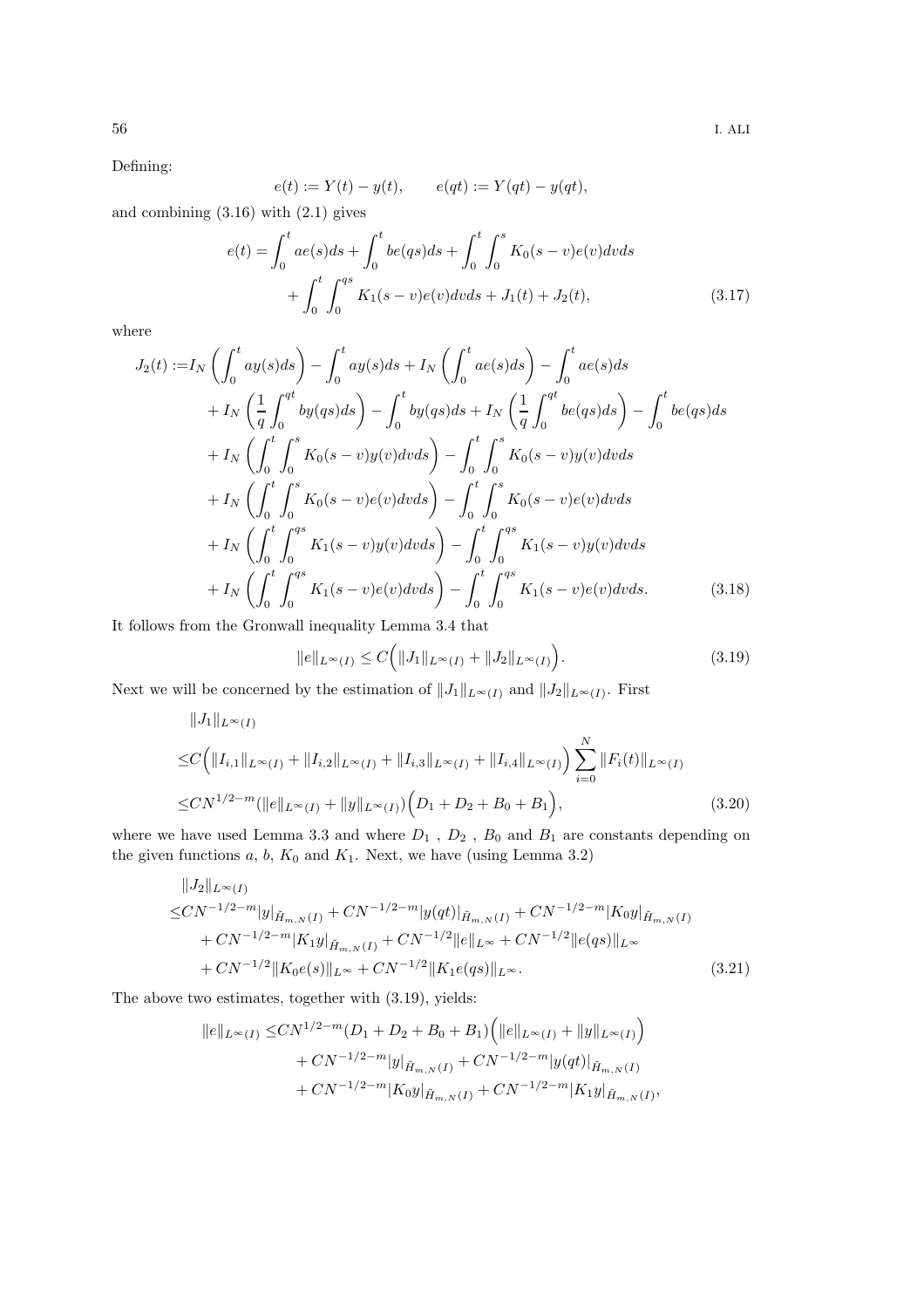which leads to the desired estimate (3.7), provided that N is sufficiently large.

## 4. Nonlinear Vanishing Delays

In the preceding analysis we considered the delay integro-differential equation (1.1) with linear proportional delay  $\theta(t) = qt$  ( $0 < q < 1$ ). A close look at the proof of the convergence theorem in Section 3 reveals that the analysis and hence the spectral convergence results remain valid for smooth *nonlinear* delay function  $\theta$  that are subject to the following assumptions:

- (i)  $\theta(0) = 0$ ;  $\theta$  is strictly increasing on [0, T];
- (ii)  $\theta(t) \leq q_1 t, t \in [0, T]$ , for some  $q_1 \in (0, 1)$ ;
- (iii)  $\theta$  is smooth on [0, T].

The proof of Theorem 3.1 is then readily adapted to hold for such integro-differential equations with these vanishing nonlinear delays, since assumption (ii) leads to error inequalities that are classical Gronwall inequalities in which  $q$  is replaced by  $q_1$ . We leave the details of the proof to the reader.

## 5. Numerical Examples

In the following, we use two examples to illustrate the accuracy and efficiency of the spectral method (2.7). In our computations, we use  $T = \pi$  and the Legendre-Gauss quadrature with weights

$$
\omega_j = \frac{2}{(1 - x_j^2)[L'_{N+1}(x_j)]^2}, \quad 0 < j \le N.
$$

**Example 5.1.** Let  $a(t) = \cos(t), b(t) = \sin(t), K_0(t - s) = (t - s)^2$  and  $K_1(t - s) = (t - s)$ . Choose

$$
g(t) = \frac{1}{q}\cos(t/q) - \cos(t)\sin(t/q) - (\sin^2(t)) - 2q^3\cos(t/q) - qt^2 + 2q^3 + qt\cos(t) - q^2t\cos(t) + q^2\sin(t) - qt,
$$

| Table 5.1: Example 5.1: The point-wise error for $q = 0.01$ using (2.7). |  |  |  |
|--------------------------------------------------------------------------|--|--|--|
|                                                                          |  |  |  |

| A  | $L^{\infty}(q=0.01)$ | N  | $L^{1}(q=0.01)$ error | N  | $f(q=0.01)$ error |
|----|----------------------|----|-----------------------|----|-------------------|
| 6  | 8.552e-2             | 6  | $4.511e-2$            | 6  | $5.440e-2$        |
| 12 | $1.460e-2$           | 12 | 5.306e-3              | 12 | 7.187e-3          |
| 14 | $1.429e-3$           | 14 | 6.887e-4              | 14 | 8.623e-4          |
| 16 | $1.001e-4$           | 16 | 4.568e-5              | 16 | 5.642e-5          |
| 18 | 8.686e-6             | 18 | $2.922e-6$            | 18 | $3.651e-6$        |
| 20 | $6.572e-7$           | 20 | 2.148e-7              | 20 | $2.840e-7$        |

Table 5.2: Example 5.1: The point-wise error for  $q = 0.5$  using (2.7).

| N  | $L^{\infty}(q=0.5)$ | N  | $L^{1}(q = 0.5)$ error | N  | $L^2(q=0.5)$ error |
|----|---------------------|----|------------------------|----|--------------------|
| 6  | 6.847e-03           | 6  | $1.924e-03$            | 6  | 2.570e-03          |
| 12 | 1.506e-08           | 12 | 8.505e-09              | 12 | $9.903e-09$        |
| 14 | 1.845e-10           | 14 | 7.941e-11              | 14 | $9.923e-11$        |
| 16 | 1.376e-12           | 16 | $6.199e-13$            | 16 | 7.521e-13          |
| 18 | 1.432e-14           | 18 | 5.876e-15              | 18 | $7.120e-15$        |
| 20 | 4.465e-15           | 20 | 8.137e-16              | 20 | 1.357e-15          |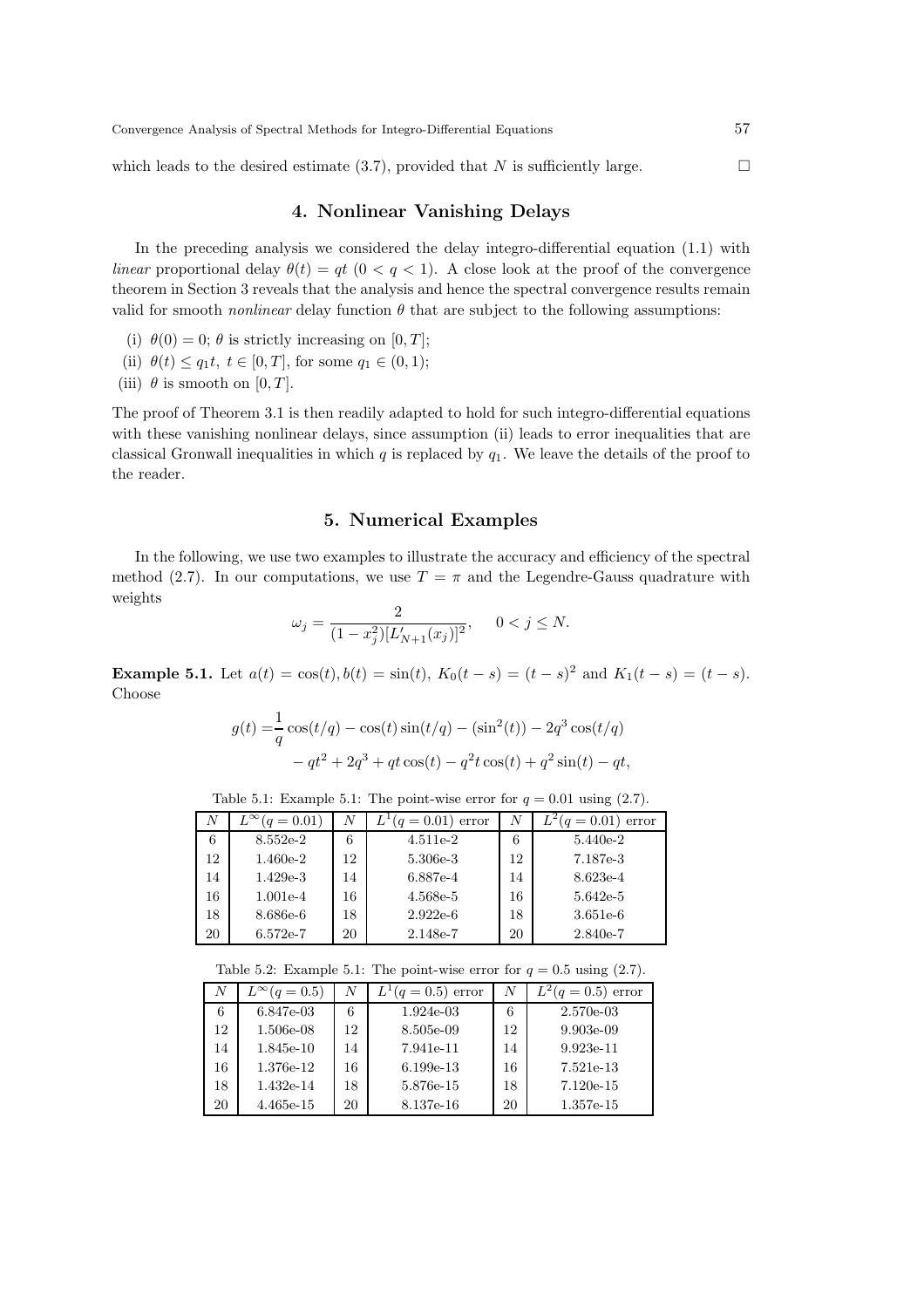

Fig. 5.1. Example 5.1:  $L^{\infty}(\circ), L^{2}(\circ)$  and  $L^{1}(\circ)$  errors obtained by using (2.7) for  $q = .99$ .

such that the exact solution is given by

$$
y(t) = \sin(t/q).
$$

The point-wise error (for different norms) between the numerical solution and the exact solution for  $q = 0.01, q = 0.5, q = .99$  and for different values of N, is shown in Fig. 5.1 and Tables 5.1 and 5.2, respectively.

**Example 5.2.** Choose 
$$
a(t) = t
$$
,  $b(t) = e^{-q^2t}$ ,  $K_0(t - s) = e^{q(t - s)}$ ,  $K_1(t - s) = e^{q(t - s)}$ , and  

$$
g(t) = q e^{qt} \cos(t/q) - \frac{1}{q} e^{qt} \sin(t/q) - t e^{qt} \cos(t/q) - \cos(t) - \frac{1}{q} e^{qt} \sin(t/q) - e^{qt} q \sin(t).
$$

For these data the exact solution is

$$
y(t) = e^{qt} \cos(t/q).
$$

The point-wise error (in different norms) between the numerical solution and the exact solution for  $q = 0.01, q = 0.5, q = .99$  and for different values of N, is shown in Figs. 5.2 and 5.3 and Table 5.3, respectively.



Fig. 5.2. Example 5.2:  $L^{\infty}(\circ)$ ,  $L^{2}(\circ)$  and  $L^{1}(\circ)$  errors against N obtained by using (2.7) for  $q = 0.01$ .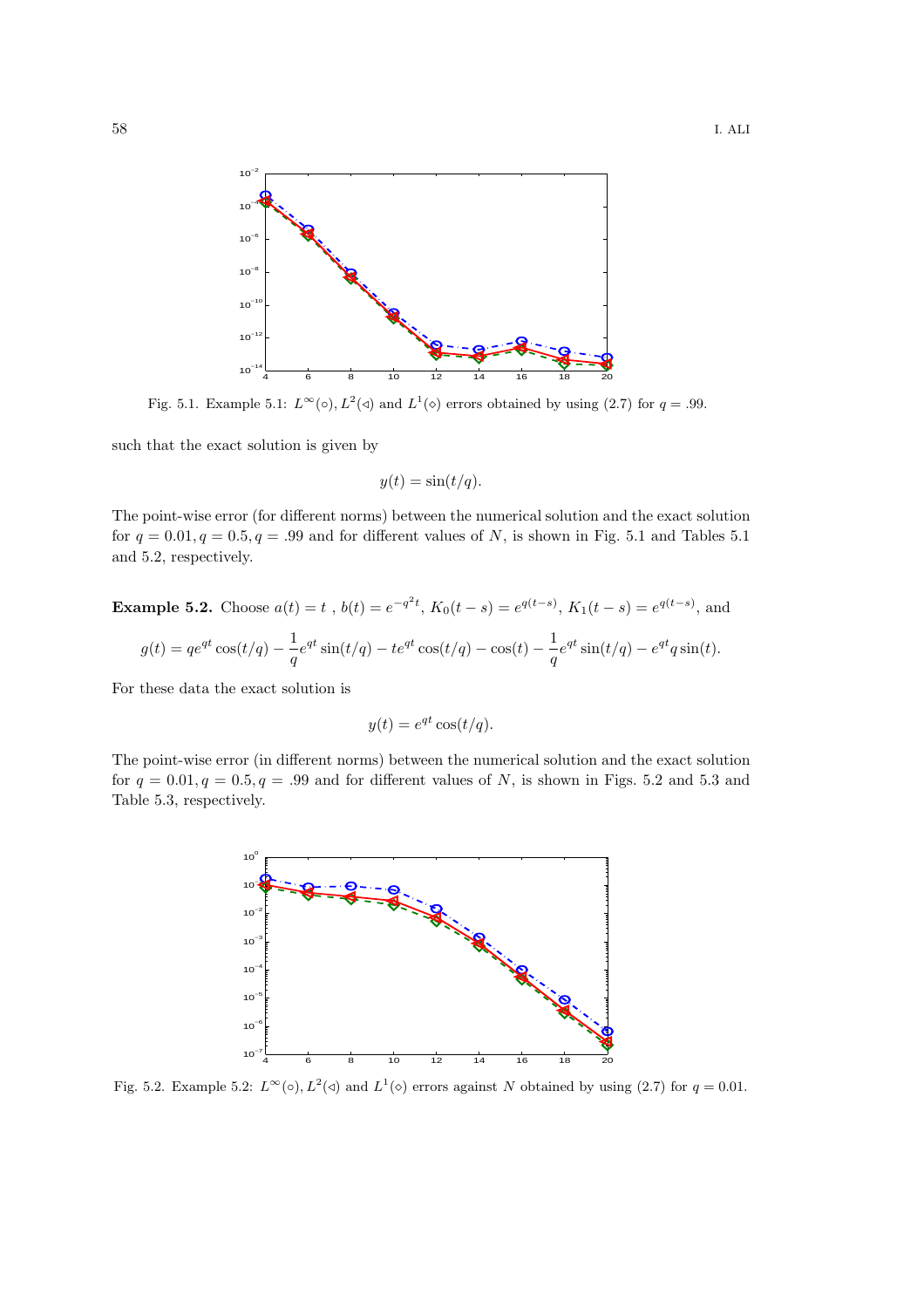

Fig. 5.3. Example 5.2:  $L^{\infty}(\circ), L^{2}(\circ)$  and  $L^{1}(\circ)$  errors against N obtained by using (2.7) for  $q = .99$ .

| N  | $L^{\infty}(q=0.5)$ |    | $L^{1}(q = 0.5)$ error | N  | $L^2(q = 0.5)$ error |
|----|---------------------|----|------------------------|----|----------------------|
| 6  | $1.286e+00$         | 6  | 1.658e-01              | 6  | 3.671e-01            |
| 12 | 1.645e-07           | 12 | 1.987e-08              | 12 | $4.154e-08$          |
| 14 | 3.390e-09           | 14 | $4.749e-10$            | 14 | 8.150e-10            |
| 16 | 1.941e-11           | 16 | 3.669e-12              | 16 | 5.068e-12            |
| 18 | $9.530e-13$         | 18 | 1.083e-13              | 18 | 2.163e-13            |
| 20 | 6.750e-14           | 20 | 7.605e-15              | 20 | 1.601e-14            |

Table 5.3: Example 5.2: The point-wise error for  $q = 0.5$  using (2.7).

### 6. Concluding Remarks

We have shown that the spectral method yields an efficient and very accurate numerical method for the approximation of solutions to integro-differential equation with proportional delay. The method has spectral accuracy, which means that a very accurate solution can be obtained using relatively few collocation points. The method is readily extended to pantographtype integro-differential equations with nonlinear vanishing delays.

Acknowledgments. The author gratefully acknowledges the helpful suggestions by Professor Tao Tang and Professor Hermann Brunner: for many discussions. He also gratefully acknowledges the financial support provided by COMSATS Institute of Information Technology Islamabad, and Institute of Computational Mathematics of the Chinese Academy of Sciences.

#### References

- [1] A. Bellen and M. Zennaro, Numerical Methods for Delay Differentials Equations, Oxford University Press, Oxford, 2003.
- [2] A. Iserles, On the generalized pantograph functional differential equation, *Europ. J. Appl. Math.*, 4 (1993), 1-38.
- [3] C. Canuto, M. Hussaini, A. Quarteroni and T. A. Zang, Spectral Methods: Fundamentals in Single Domains, Springer, Berlin, 2006.
- [4] G. Mastroianni and D. Occorsio, Optimal systems of nodes for Lagrange interpolation on bounded intervals: A survey, *J. Comput. Appl. Math*., 134 (2001), 325-341.
- [5] H. Brunner, Collocation Methods for Volterra Integral and Related Functional Equations, Cambridge University Press, Cambridge, 2004.